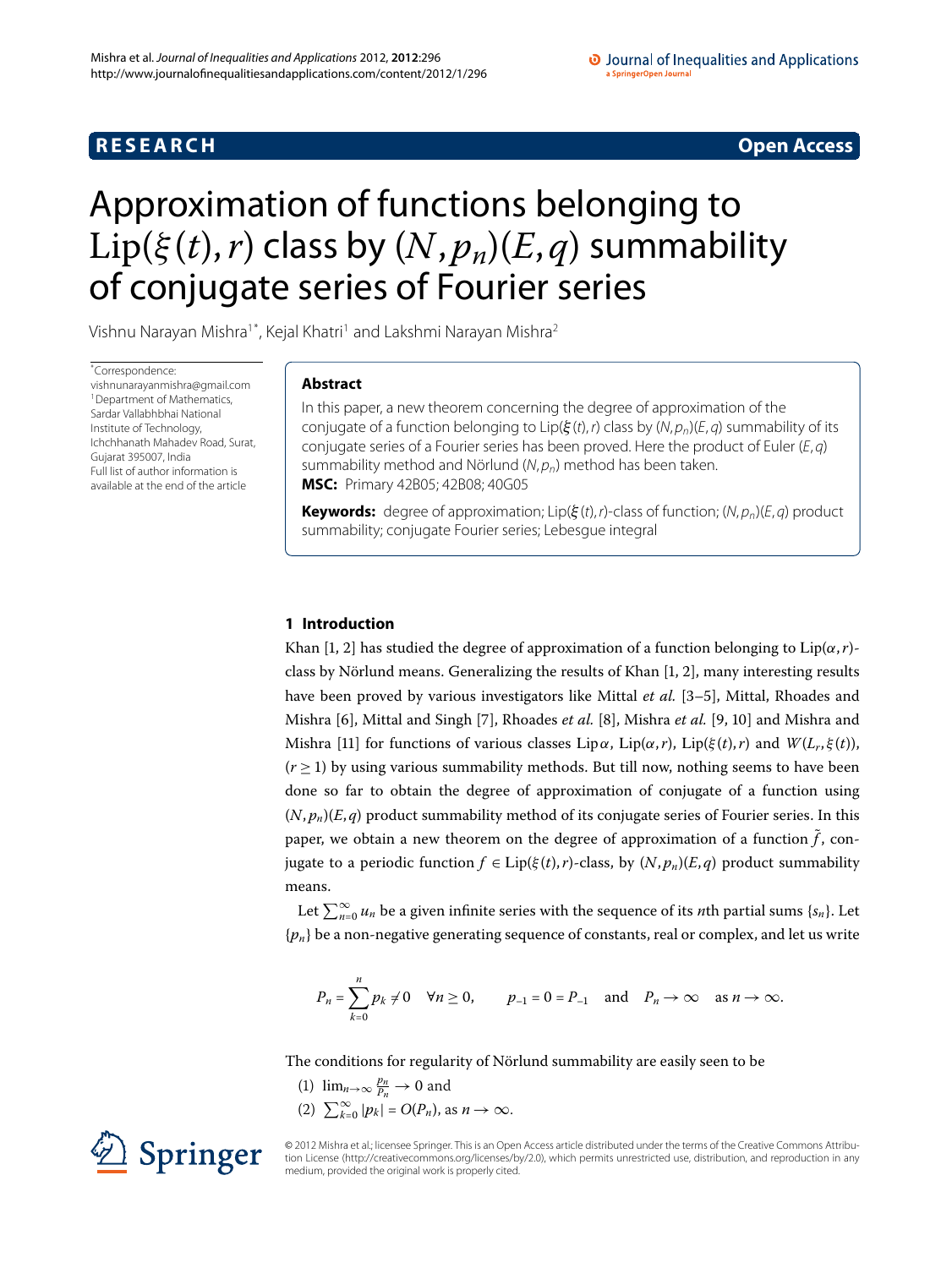The sequence-to-sequence transformation

<span id="page-1-0"></span>
$$
t_n^N = \frac{1}{P_n} \sum_{k=0}^n p_{n-k} s_k \tag{1.1}
$$

defines the sequence  $\{t_n^N\}$  of Nörlund means of the sequence  $\{s_n\}$ , generated by the sequence of coefficients  $\{p_n\}$ . The series  $\sum_{n=0}^{\infty} u_n$  is said to be summable  $(N, p_n)$  to the sum *s* if  $\lim_{n\to\infty}t_n^N$  exists and is equal to *s*.

The  $(E, q)$  transform is defined as the *n*th partial sum of  $(E, q)$  summability, and we denote it by  $E_n^q$ . If

$$
E_n^q = \frac{1}{(1+q)^n} \sum_{k=0}^n \binom{n}{k} q^{n-k} s_k \to s \quad \text{as } n \to \infty,
$$
\n(1.2)

then the infinite series  $\sum_{n=0}^{\infty} u_n$  is said to be summable  $(E, q)$  to the sum *s* Hardy [12[\]](#page-9-12). The  $(N, p_n)$  transform of the  $(E, q)$  transform defines  $(N, p_n)(E, q)$  product transform and denotes it by  $t_n^{NE}$ . This is if

$$
t_n^{NE} = \frac{1}{P_n} \sum_{k=0}^n \frac{p_{n-k}}{(1+q)^k} \sum_{\nu=0}^k \binom{k}{\nu} q^{k-\nu} s_{\nu}.
$$
 (1.3)

If  $t_n^{NE} \to s$  as  $n \to \infty$ , then the infinite series  $\sum_{n=0}^{\infty} u_n$  is said to be summable  $(N, p_n)(E, q)$ to the sum *s*.

$$
s_n \to s \quad \Rightarrow \quad (E, q)(s_n) = E_n^q = (1+q)^{-n} \sum_{k=0}^n {k \choose k} q^{n-k} s_k \to s,
$$

as  $n \to \infty$ ,  $(E, q)$  method is regular,

$$
\Rightarrow ((N, p_n)(E, q)(s_n)) = t_n^{NE} \to s, \text{ as } n \to \infty, (N, p_n) \text{ method is regular,}
$$
  

$$
\Rightarrow (N, p_n)(E, q) \text{ method is regular.}
$$

A function  $f(x) \in \text{Lip}\alpha$  if

$$
f(x+t) - f(x) = O(|t^{\alpha}|) \quad \text{for } 0 < \alpha \le 1, t > 0
$$

and  $f(x) \in Lip(\alpha, r)$ , for  $0 \le x \le 2\pi$  if

$$
\left(\int_0^{2\pi} \left|f(x+t) - f(x)\right|^r dx\right)^{1/r} = O(|t|^{\alpha}), \quad 0 < \alpha \leq 1, r \geq 1, t > 0.
$$

Given a positive increasing function  $\xi(t)$ ,  $f(x) \in \text{Lip}(\xi(t), r)$ , [\[](#page-9-3)2] if

$$
\omega_r(t;f) = \left(\int_0^{2\pi} \left|f(x+t) - f(x)\right|^r dx\right)^{1/r} = O(\xi(t)), \quad r \ge 1, t > 0,
$$
\n(1.4)

we observe that

$$
\operatorname{Lip} \bigl(\xi(t),r\bigr) \xrightarrow{\xi(t)=t^\alpha} \operatorname{Lip}(\alpha,r) \xrightarrow{r\to\infty} \operatorname{Lip}\alpha \quad \text{ for } 0<\alpha\leq 1, r\geq 1, t>0.
$$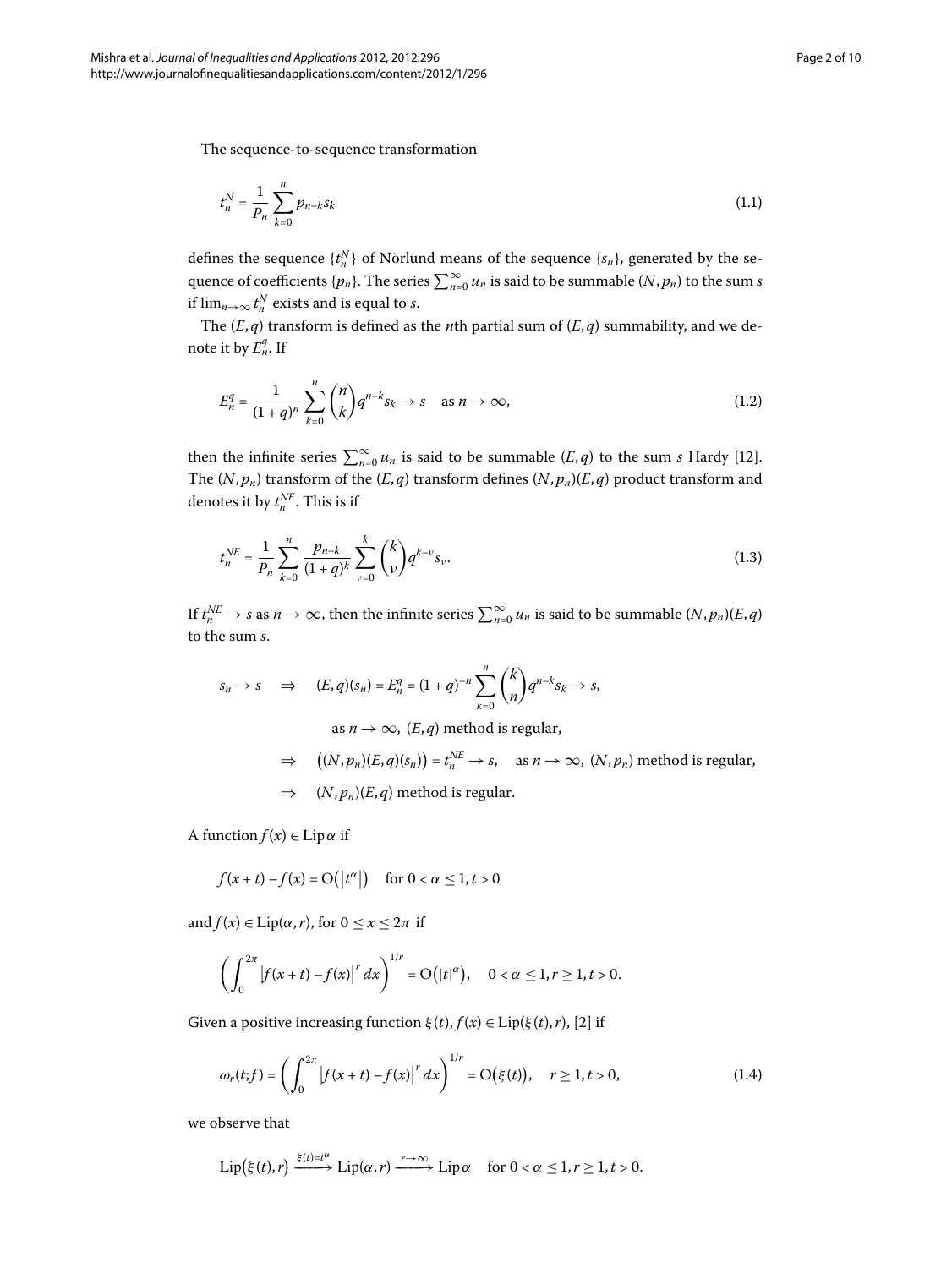*L<sub>r</sub>*-norm of a function  $f: R \to R$  is defined by

$$
||f||_{r} = \left(\int_{0}^{2\pi} |f(x)|^{r} dx\right)^{1/r}, \quad r \ge 1.
$$
 (1.5)

 $L_{\infty}$ -norm of a function  $f : R \to R$  is defined by  $||f||_{\infty} = \sup\{|f(x)| : x \in R\}.$ 

A signal (function)  $f$  is approximated by trigonometric polynomials  $t_n$  of order  $n$  and the degree of approximation  $E_n(f)$  is given by Zygmund [13]

$$
E_n(f) = \min_{n} \|f(x) - t_n(f; x)\|_r
$$
\n(1.6)

in terms of *n*, where  $t_n(f; x)$  is a trigonometric polynomial of degree *n*. This method of approximation is called Trigonometric Fourier Approximation (TFA) [6].

The degree of approximation of a function  $f: R \rightarrow R$  by a trigonometric polynomial  $t_n$ of order  $n$  under sup norm  $\|\ \|_\infty$  is defined by

<span id="page-2-0"></span>
$$
||t_n-f||_{\infty}=\sup\{|t_n(x)-f(x)|:x\in R\}.
$$

Let  $f(x)$  be a  $2\pi$ -periodic function and Lebesgue integrable. The Fourier series of  $f(x)$  is given by

<span id="page-2-1"></span>
$$
f(x) \sim \frac{a_0}{2} + \sum_{n=1}^{\infty} (a_n \cos nx + b_n \sin nx) \equiv \sum_{n=0}^{\infty} A_n(x)
$$
 (1.7)

with *n*th partial sum  $s_n(f; x)$ .

The conjugate series of Fourier series  $(1.7)$  $(1.7)$  $(1.7)$  is given by

$$
\sum_{n=1}^{\infty} (a_n \sin nx - b_n \cos nx) \equiv \sum_{n=1}^{\infty} B_n(x). \tag{1.8}
$$

Particular cases:

- (1)  $(N, p_n)(E, q)$  means reduces to  $(N, \frac{1}{n+1})(E, q)$  means if  $p_n = \frac{1}{n+1}$ .
- (2)  $(N, p_n)(E, q)$  means reduces to  $(N, \frac{1}{n+1})(E, 1)$  means if  $p_n = \frac{1}{n+1}$  and  $q_n = 1 \forall n$ .
- (3)  $(N, p_n)(E, q)$  means reduces to  $(N, p_n)(E, 1)$  means if  $q_n = 1 \forall n$ .
- (4)  $(N, p_n)(E, q)$  means reduces to  $(C, \delta)(E, q)$  means if  $p_n = \binom{n+\delta-1}{\delta-1}, \delta > 0$ .
- (5)  $(N, p_n)(E, q)$  means reduces to  $(C, \delta)(E, 1)$  means if  $p_n = \binom{n+\delta-1}{\delta-1}$ ,  $\delta > 0$  and  $q_n = 1 \forall n$ .
- (6)  $(N, p_n)(E, q)$  means reduces to  $(C, 1)(E, 1)$  means if  $p_n = 1$  and  $q_n = 1 \forall n$ .

We use the following notations throughout this paper:

$$
\psi(t) = f(x+t) - f(x-t),
$$
  

$$
\tilde{G}_n(t) = \frac{1}{2\pi P_n} \left[ \sum_{k=0}^n \frac{p_{n-k}}{(1+q)^k} \sum_{\nu=0}^k \left( \binom{k}{\nu} q^{k-\nu} \frac{\cos(\nu+1/2)t}{\sin t/2} \right) \right].
$$

### **2 Main result**

The approximation of a function  $\tilde{f}$ , conjugate to a periodic function  $f \in Lip(\xi(t), r)$  using product (*N*, *pn*)(*E*, *q*) summability, has not been studied so far. Therefore, the purpose of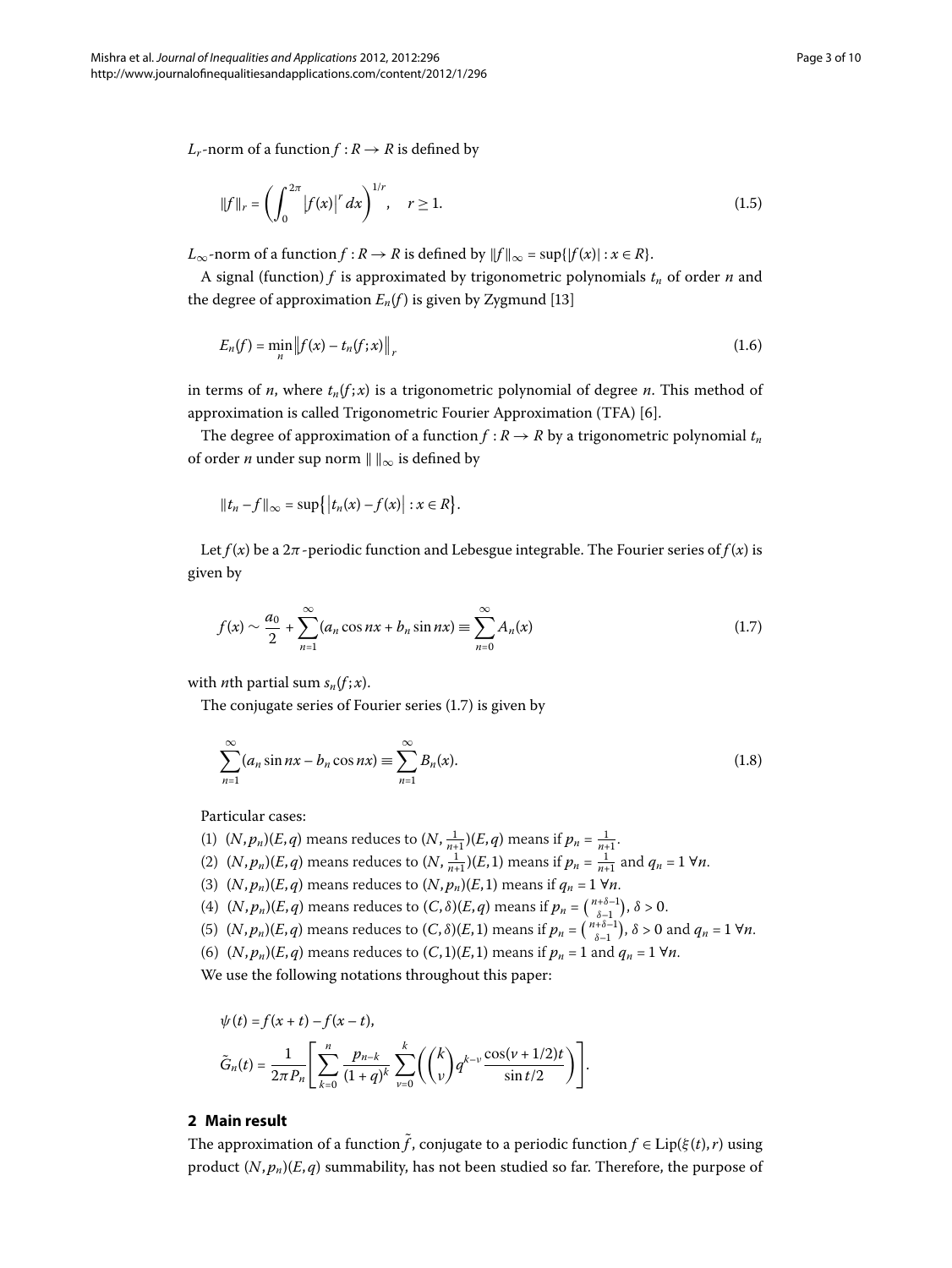<span id="page-3-3"></span>the present paper is to establish a quite new theorem on the degree of approximation of a function  $\tilde{f}(x)$ , conjugate to a  $2\pi$ -periodic function f belonging to  $Lip(\xi(t), r)$ -class, by  $(N, p_n)(E, q)$  means of conjugate series of Fourier series. In fact, we prove the following theorem.

**Theorem 2.1** *If*  $\tilde{f}(x)$  *is conjugate to a*  $2\pi$ *-periodic function f belonging to*  $\text{Lip}(\xi(t), r)$ *-class*, *then its degree of approximation by* (*N*, *pn*)(*E*, *q*) *product summability means of conjugate series of Fourier series is given by*

<span id="page-3-0"></span>
$$
\left\| \tilde{t}_n^{NE} - \tilde{f} \right\|_r = O\left\{ (n+1)^{1/r} \xi\left(\frac{1}{n+1}\right) \right\}
$$
 (2.1)

*provided ξ* (*t*) *satisfies the following conditions*:

<span id="page-3-1"></span>
$$
\left(\int_0^{\pi/n+1} \left(\frac{t|\psi(t)|}{\xi(t)}\right)^r dt\right)^{1/r} = O\left((n+1)^{-1}\right) \tag{2.2}
$$

*and*

$$
\left(\int_{\pi/n+1}^{\pi} \left(\frac{t^{-\delta}|\psi(t)|}{\xi(t)}\right)^r dt\right)^{1/r} = O(n+1)^{\delta},\tag{2.3}
$$

*where*  $\delta$  *is an arbitrary number such that s*(1 –  $\delta$ ) – 1  $>$  0,  $r^{-1}$  + s $^{-1}$  = 1, 1  $\leq$   $r$   $\leq$   $\infty$ , conditions (2[.](#page-2-1)2) and (2.3) hold uniformly in x and  $\tilde{t}^{\text{NE}}_n$  is  $(N, p_n) (E, q)$  means of the series (1.8), and the *conjugate function*  $\tilde{f}(x)$  *is defined for almost every x by* 

$$
\tilde{f}(x) = -\frac{1}{2\pi} \int_0^{\pi} \psi(t) \cot(t/2) dt = \lim_{h \to 0} \left( -\frac{1}{2\pi} \int_h^{\pi} \psi(t) \cot(t/2) dt \right).
$$
 (2.4)

**Note 2.2**  $\xi(\frac{\pi}{n+1}) \leq \pi \xi(\frac{1}{n+1}), \text{ for } (\frac{\pi}{n+1}) \geq (\frac{1}{n+1}).$ 

<span id="page-3-2"></span>**Note 2.3** The product transform plays an important role in signal theory as a double digital filter [\[](#page-9-7)7] and the theory of machines in mechanical engineering.

# **3 Lemmas**

For the proof of our theorem, the following lemmas are required.

**Lemma 3.1**  $|\tilde{G}_n(t)| = O[1/t]$  *for*  $0 < t \leq \pi/(n + 1)$ .

*Proof* For  $0 < t \le \pi/(n+1)$ ,  $\sin(t/2) \ge (t/\pi)$  and  $|\cos nt| \le 1$ ,

$$
\left| \tilde{G}_n(t) \right| = \frac{1}{2\pi P_n} \left| \sum_{k=0}^n \left[ \frac{p_{n-k}}{(1+q)^k} \sum_{\nu=0}^k {k \choose \nu} q^{k-\nu} \frac{\cos(\nu+1/2)t}{\sin t/2} \right] \right|
$$
  

$$
\leq \frac{1}{2\pi P_n} \sum_{k=0}^n \left[ \frac{p_{n-k}}{(1+q)^k} \sum_{\nu=0}^k {k \choose \nu} q^{k-\nu} \frac{|\cos(\nu+1/2)t|}{|\sin t/2|} \right]
$$
  

$$
\leq \frac{1}{2tP_n} \sum_{k=0}^n \left[ \frac{p_{n-k}}{(1+q)^k} \sum_{\nu=0}^k {k \choose \nu} q^{k-\nu} \right], \text{ since } \sum_{\nu=0}^k {k \choose \nu} q^{k-\nu} = (1+q)^k
$$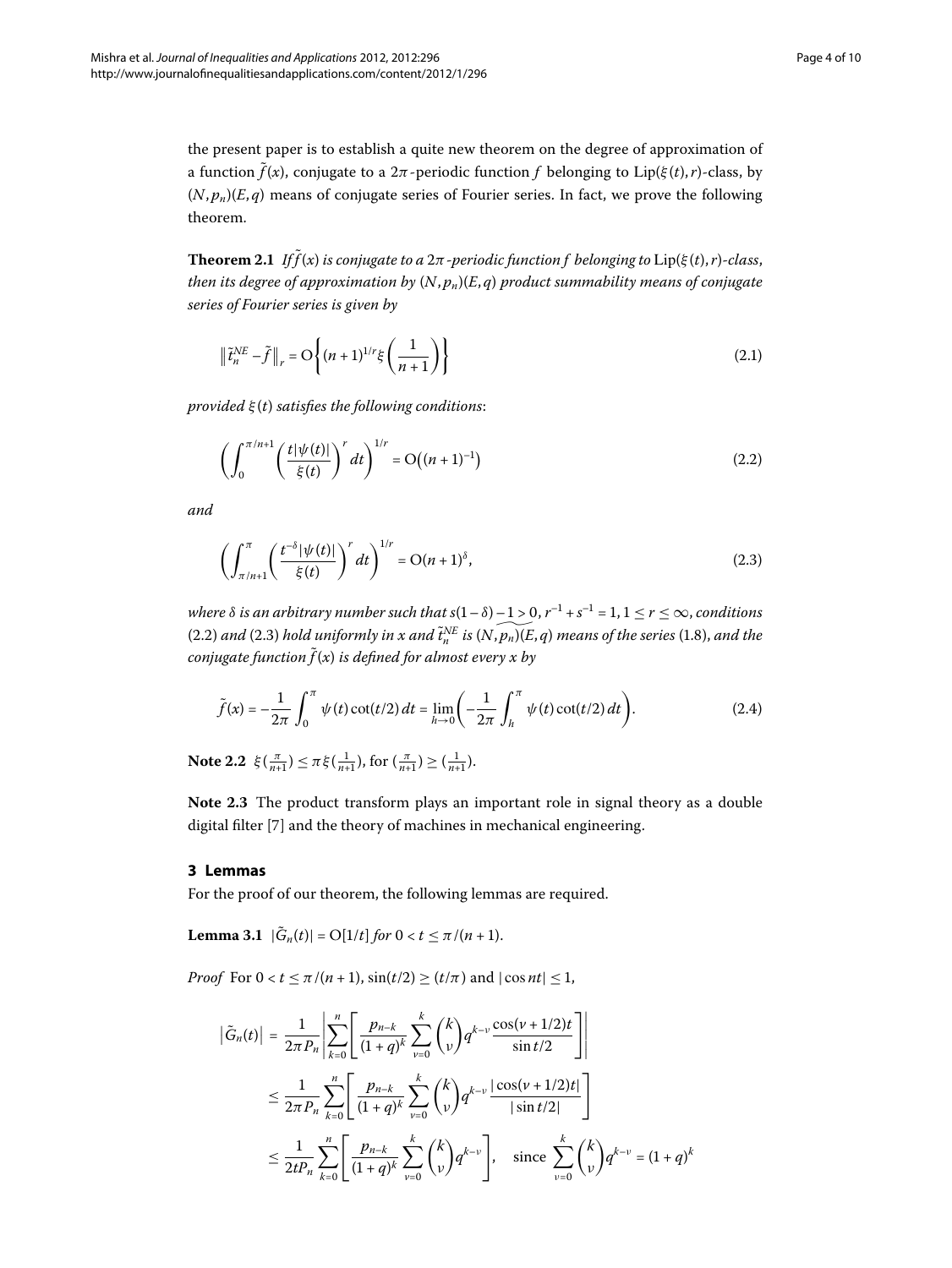$$
= \frac{1}{2tP_n} \sum_{k=0}^{n} \left[ \frac{p_{n-k}}{(1+q)^k} (1+q)^k \right]
$$
  
= 
$$
\frac{1}{2tP_n} \left[ \sum_{k=0}^{n} p_{n-k} \right]
$$
  
= 
$$
O[1/t], \text{ since } \sum_{k=0}^{n} p_{n-k} = P_n.
$$

<span id="page-4-2"></span>This completes the proof of Lemma 3[.](#page-3-2)1.

<span id="page-4-0"></span>**Lemma 3.2**  $|\tilde{G}_n(t)| = O[1/t]$  *for*  $0 < \pi/(n+1) \le t \le \pi$  *and any n*.

*Proof* For  $0 < \pi/(n+1) \le t \le \pi$ ,  $\sin(t/2) \ge (t/\pi)$ ,

$$
\left| \tilde{G}_n(t) \right| = \frac{1}{2\pi P_n} \left| \sum_{k=0}^n \left[ \frac{p_{n-k}}{(1+q)^k} \sum_{\nu=0}^k {k \choose \nu} q^{k-\nu} \frac{\cos(\nu+1/2)t}{\sin t/2} \right] \right|
$$
  
\n
$$
\leq \frac{1}{2tP_n} \left| \sum_{k=0}^n \left[ \frac{p_{n-k}}{(1+q)^k} \left\{ \sum_{\nu=0}^k \text{ Real part of } {k \choose \nu} q^{k-\nu} e^{i(\nu+1/2)t} \right\} \right] \right|
$$
  
\n
$$
\leq \frac{1}{2tP_n} \left| \sum_{k=0}^n \left[ \frac{p_{n-k}}{(1+q)^k} \left\{ \sum_{\nu=0}^k \text{ Real part of } {k \choose \nu} q^{k-\nu} e^{i\nu t} \right\} \right] \right| |e^{it/2}|
$$
  
\n
$$
= \frac{1}{2tP_n} \left| \sum_{k=0}^n \left[ \frac{p_{n-k}}{(1+q)^k} \left\{ \sum_{\nu=0}^k \text{ Real part of } {k \choose \nu} q^{k-\nu} e^{i\nu t} \right\} \right] \right|
$$
  
\n
$$
= \frac{1}{2tP_n} \left| \sum_{k=0}^{\tau-1} \left[ \frac{p_{n-k}}{(1+q)^k} \left\{ \sum_{\nu=0}^k \text{ Real part of } {k \choose \nu} q^{k-\nu} e^{i\nu t} \right\} \right] \right|
$$
  
\n
$$
+ \frac{1}{2tP_n} \left| \sum_{k=0}^n \left[ \frac{p_{n-k}}{(1+q)^k} \left\{ \sum_{\nu=0}^k \text{ Real part of } {k \choose \nu} q^{k-\nu} e^{i\nu t} \right\} \right] \right|.
$$
 (3.1)

<span id="page-4-1"></span>Now, considering the first term of equation  $(3.1)$ ,

$$
\frac{1}{2tP_n} \left| \sum_{k=0}^{\tau-1} \left[ \frac{p_{n-k}}{(1+q)^k} \left\{ \sum_{\nu=0}^k \text{ Real part of } {k \choose \nu} q^{k-\nu} e^{i\nu t} \right\} \right] \right|
$$
\n
$$
\leq \frac{1}{2tP_n} \left| \sum_{k=0}^{\tau-1} \left[ \frac{p_{n-k}}{(1+q)^k} \left\{ \sum_{\nu=0}^k {k \choose \nu} q^{k-\nu} \right\} \right] \right| |e^{i\nu t}|
$$
\n
$$
\leq \frac{1}{2tP_n} \left| \sum_{k=0}^{\tau-1} \left[ \frac{p_{n-k}}{(1+q)^k} \left\{ \sum_{\nu=0}^k {k \choose \nu} q^{k-\nu} \right\} \right] \right|
$$
\n
$$
= \frac{1}{2tP_n} \left| \sum_{k=0}^{\tau-1} p_{n-k} \right|.
$$
\n(3.2)

 $\Box$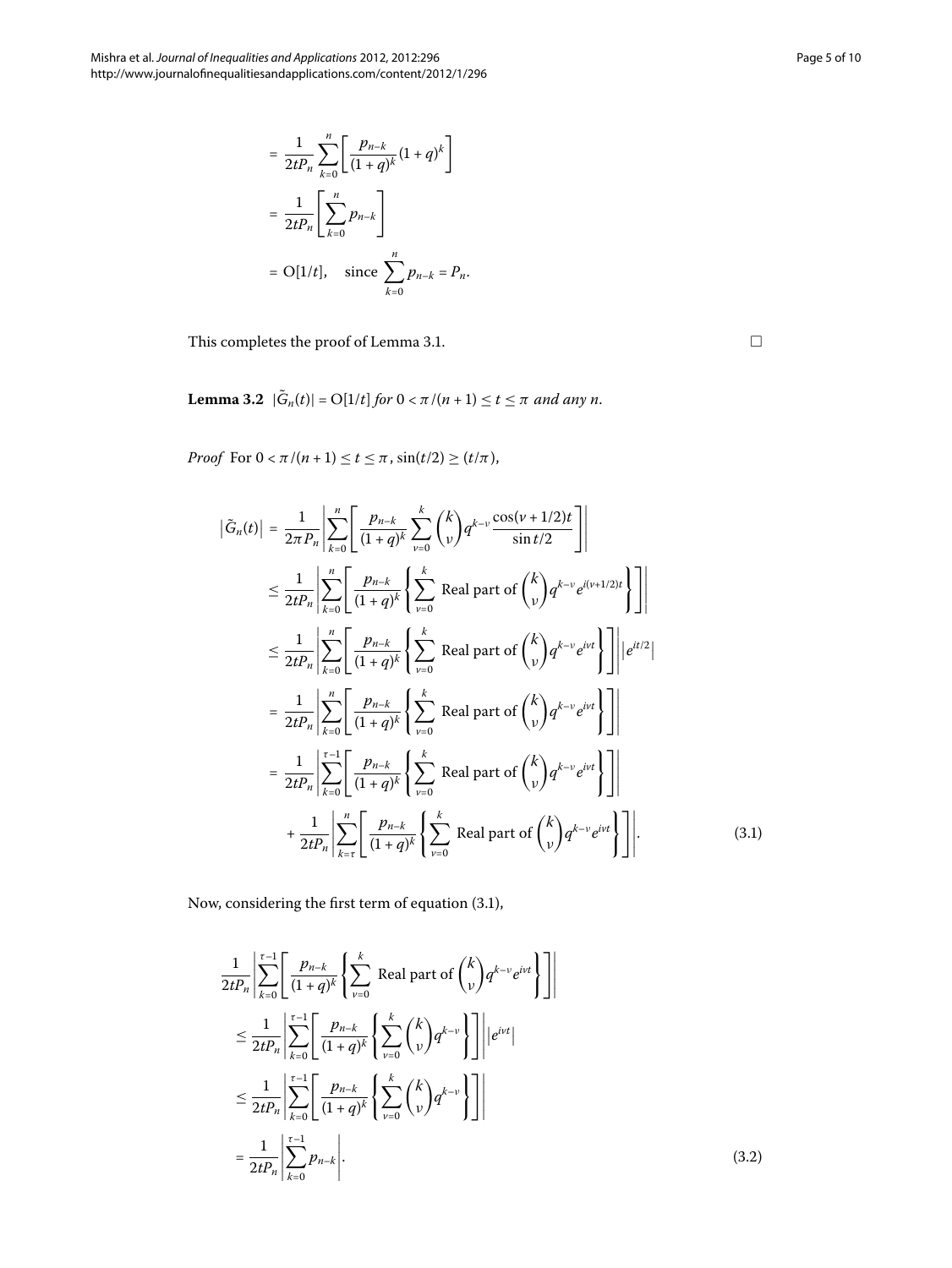<span id="page-5-0"></span>Now, considering the second term of equation (3[.](#page-4-0)1) and using Abel's lemma

$$
\frac{1}{2tP_n} \left| \sum_{k=\tau}^{n} \left[ \frac{p_{n-k}}{(1+q)^k} \left\{ \sum_{\nu=0}^k \text{ Real part of } {k \choose \nu} q^{k-\nu} e^{i\nu t} \right\} \right] \right|
$$
\n
$$
\leq \frac{1}{2tP_n} \sum_{k=\tau}^{n} \frac{p_{n-k}}{(1+q)^k} \max_{0 \leq m \leq k} \left| \sum_{\nu=0}^{m} {k \choose \nu} q^{k-\nu} e^{i\nu t} \right|
$$
\n
$$
\leq \frac{1}{2tP_n} \sum_{k=\tau}^{n} \frac{p_{n-k}}{(1+q)^k} \max_{0 \leq m \leq k} \sum_{\nu=0}^{m} {k \choose \nu} q^{k-\nu} |e^{i\nu t}|
$$
\n
$$
= \frac{1}{2tP_n} \sum_{k=\tau}^{n} \frac{p_{n-k}}{(1+q)^k} \max_{0 \leq m \leq k} \sum_{\nu=0}^{m} {k \choose \nu} q^{k-\nu}
$$
\n
$$
\leq \frac{1}{2tP_n} \sum_{k=\tau}^{n} \frac{p_{n-k}}{(1+q)^k} \sum_{\nu=0}^{k} {k \choose \nu} q^{k-\nu} = \frac{1}{2tP_n} \sum_{k=\tau}^{n} p_{n-k}.
$$
\n(3.3)

On combining  $(3.1)$ ,  $(3.2)$  and  $(3.3)$ , we have

$$
\left|\tilde{G}_n(t)\right| \le \frac{1}{2tP_n} \sum_{k=0}^{\tau-1} p_{n-k} + \frac{1}{2tP_n} \sum_{k=\tau}^n p_{n-k},
$$
  

$$
\left|\tilde{G}_n(t)\right| = O[1/t].
$$

This completes the proof of Lemma 3[.](#page-4-2)2.

# **4 Proof of theorem**

Let  $\tilde{s}_n(x)$  denote the partial sum of series (1.8), we have

$$
\tilde{s}_n(x)-\tilde{f}(x)=\frac{1}{2\pi}\int_0^\pi \psi(t)\frac{\cos(n+1/2)t}{\sin t/2}\,dt.
$$

Therefore, using (1[.](#page-1-0)2), the  $(E, q)$  transform  $E_n^q$  of  $\tilde{s}_n$  is given by

$$
\tilde{E}_n^q(x) - \tilde{f}(x) = \frac{1}{2\pi(1+q)^k} \int_0^\pi \frac{\psi(t)}{\sin t/2} \left\{ \sum_{k=0}^n \binom{n}{k} q^{n-k} \cos((k+1/2)t) \right\} dt.
$$

Now, denoting  $(N, p_n)$ (*E*, *q*) transform of  $\tilde{s}_n$  as  $\tilde{t}_n^{NE}$ , we write

$$
\tilde{t}_{n}^{NE}(x) - \tilde{f}(x) = \frac{1}{2\pi P_{n}} \sum_{k=0}^{n} \left[ \frac{p_{n-k}}{(1+q)^{k}} \int_{0}^{\pi} \frac{\psi(t)}{\sin t/2} \left\{ \sum_{\nu=0}^{k} {k \choose \nu} q^{k-\nu} \cos(\nu+1/2)t \right\} dt \right]
$$
\n
$$
= \int_{0}^{\pi} \psi(t) \tilde{G}_{n}(t) dt
$$
\n
$$
= \left[ \int_{0}^{\pi/(n+1)} + \int_{\pi/(n+1)}^{\pi} \psi(t) \tilde{G}_{n}(t) dt \right]
$$
\n
$$
= I_{1} + I_{2} \quad \text{(say)}.
$$
\n(4.1)

 $\Box$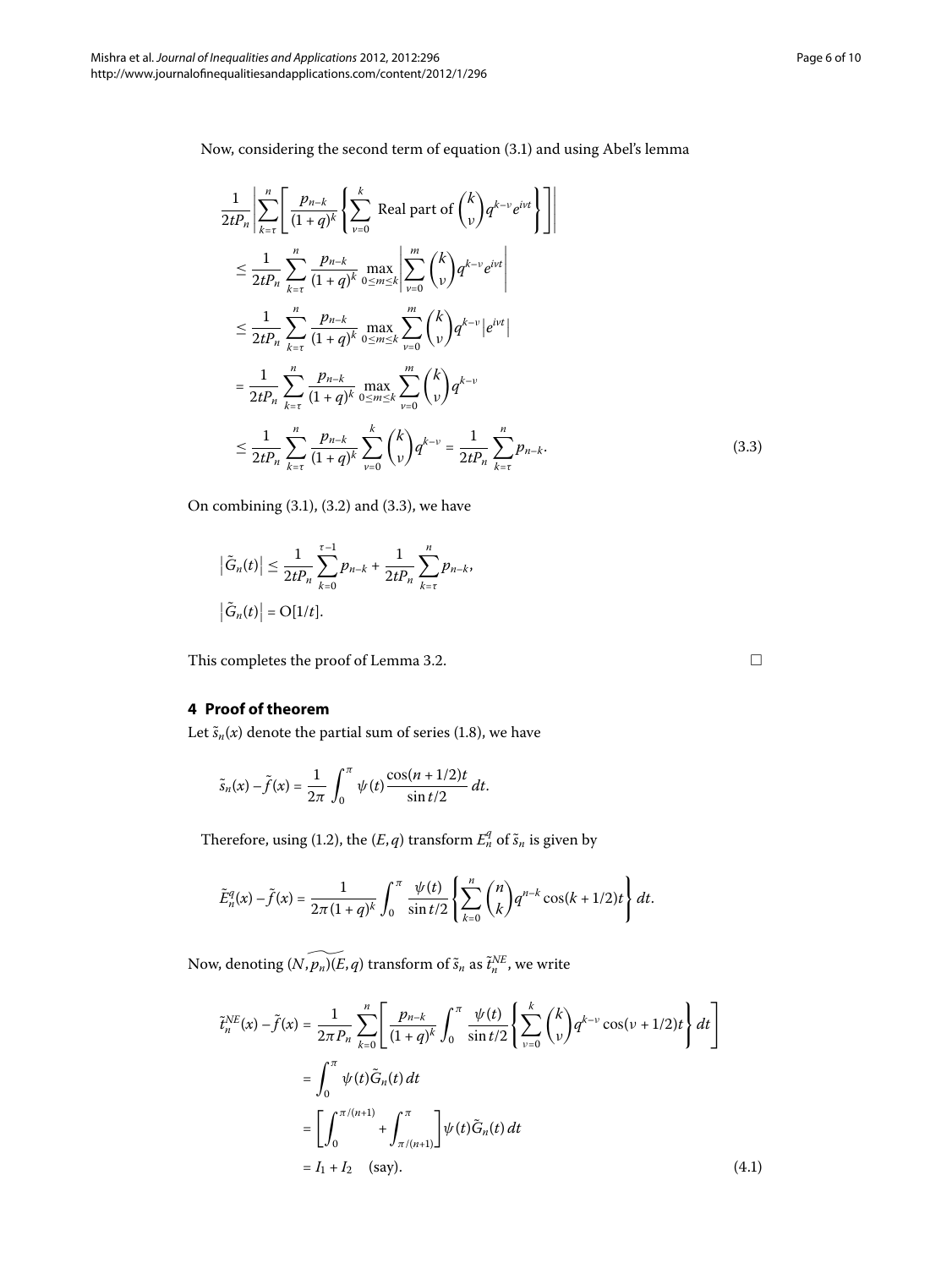We consider

$$
|I_1|\leq \int_0^{\pi/(n+1)}\left|\psi(t)\right|\left|\tilde{G}_n(t)\right|dt.
$$

Using Hölder's inequality, equation (2.2) and Lemma (3.1), we get

$$
|I_1| \leq \left[\int_0^{\pi/(n+1)} \left(\frac{t|\psi(t)|}{\xi(t)}\right)^r dt\right]^{1/r} \left[\lim_{h\to 0} \int_h^{\pi/(n+1)} \left(\frac{\xi(t)|\tilde{G}_n(t)|}{t}\right)^s dt\right]^{1/s}
$$
  

$$
= O\left(\frac{1}{n+1}\right) \left[\lim_{h\to 0} \int_h^{\pi/(n+1)} \left(\frac{\xi(t)|\tilde{G}_n(t)|}{t}\right)^s dt\right]^{1/s}
$$
  

$$
= O\left(\frac{1}{n+1}\right) \left[\lim_{h\to 0} \int_h^{\pi/(n+1)} \left(\frac{\xi(t)}{t^2}\right)^s dt\right]^{1/s}.
$$

Since *ξ* (*t*) is a positive increasing function, using the second mean value theorem for integrals,

$$
I_{1} = O\left\{ \left( \frac{1}{n+1} \right) \xi \left( \frac{\pi}{n+1} \right) \right\} \left[ \lim_{h \to 0} \int_{h}^{\pi/(n+1)} \left( \frac{1}{t^{2}} \right)^{s} dt \right]^{1/s}
$$
  
\n
$$
= O\left\{ \left( \frac{1}{n+1} \right) \pi \xi \left( \frac{1}{n+1} \right) \right\} \left[ \lim_{h \to 0} \int_{h}^{\pi/(n+1)} t^{-2s} dt \right]^{1/s}, \text{ in view of note (2.2)}
$$
  
\n
$$
= O\left\{ \left( \frac{1}{n+1} \right) \xi \left( \frac{1}{n+1} \right) \right\} \left[ \left\{ \frac{t^{-2s+1}}{-2s+1} \right\}_{h}^{\pi/(n+1)} \right]^{1/s}, \quad h \to 0
$$
  
\n
$$
= O\left[ \left( \frac{1}{n+1} \right) \xi \left( \frac{1}{n+1} \right) (n+1)^{2-1/s} \right]
$$
  
\n
$$
= O\left[ \xi \left( \frac{1}{n+1} \right) (n+1)^{1-1/s} \right]
$$
  
\n
$$
= O\left[ \xi \left( \frac{1}{n+1} \right) (n+1)^{1/r} \right] \quad \therefore r^{-1} + s^{-1} = 1, 1 \le r \le \infty.
$$
 (4.2)

Now, we consider

$$
|I_2|\leq \int_{\pi/(n+1)}^{\pi}\left|\psi(t)\right|\left|\tilde{G}_n(t)\right|dt.
$$

Using Hölder's inequality, equation (3[.](#page-4-2)2) and Lemma 3.2, we have

$$
|I_2| \leq \left[\int_{\pi/(n+1)}^{\pi} \left(\frac{t^{-\delta}|\psi(t)|}{\xi(t)}\right)^r dt\right]^{1/r} \left[\int_{\pi/(n+1)}^{\pi} \left(\frac{\xi(t)|\tilde{G}_n(t)|}{t^{-\delta}}\right)^s dt\right]^{1/s}
$$
  
\n
$$
= O\{(n+1)^{\delta}\} \left[\int_{\pi/(n+1)}^{\pi} \left(\frac{\xi(t)|\tilde{G}_n(t)|}{t^{-\delta}}\right)^s dt\right]^{1/s}
$$
  
\n
$$
= O\{(n+1)^{\delta}\} \left[\int_{\pi/(n+1)}^{\pi} \left(\frac{\xi(t)}{t^{-\delta}t}\right)^s dt\right]^{1/s}
$$
  
\n
$$
= O\{(n+1)^{\delta}\} \left[\int_{\pi/(n+1)}^{\pi} \left(\frac{\xi(t)}{t^{-\delta+1}}\right)^s dt\right]^{1/s}.
$$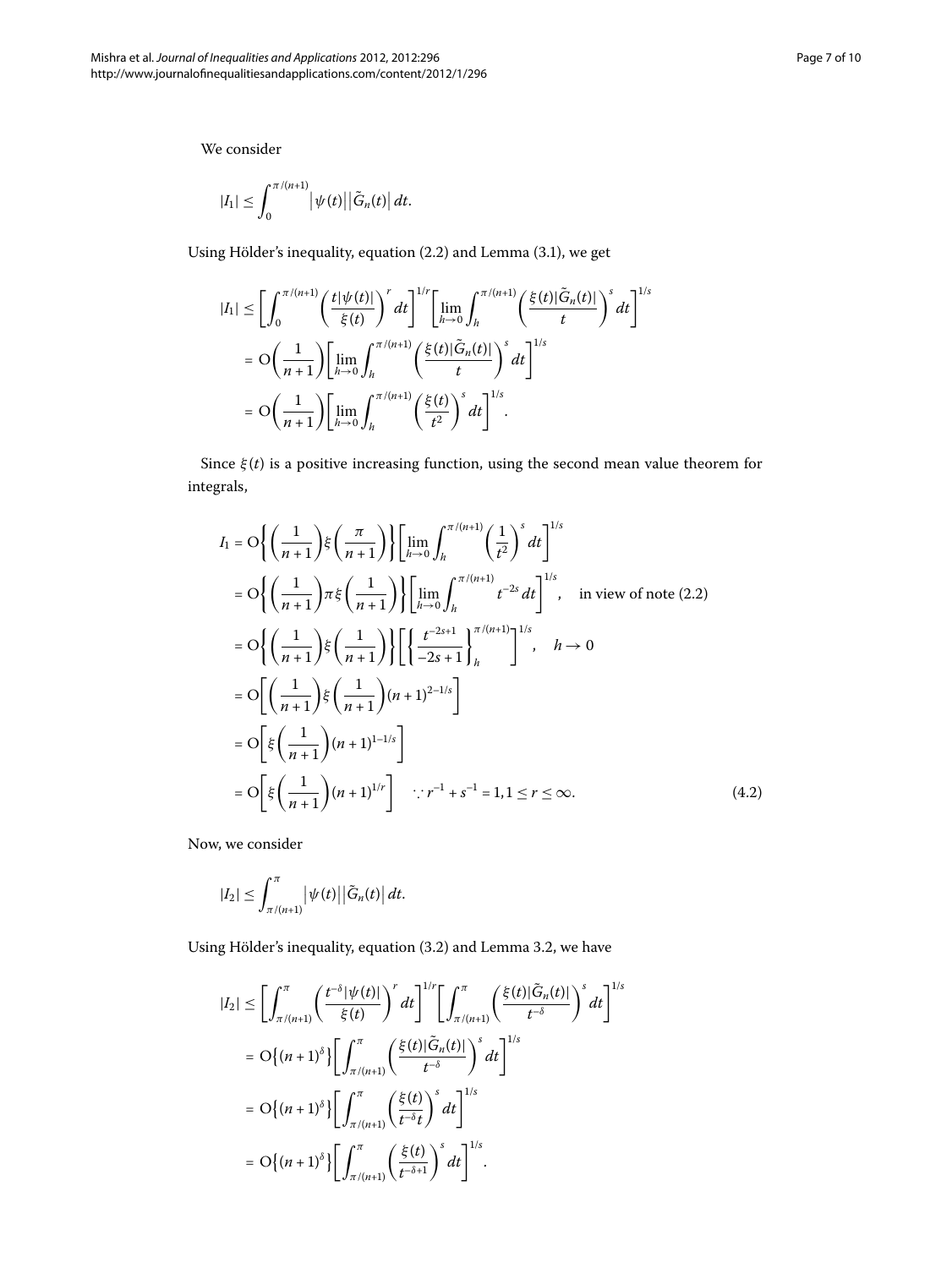Now, putting  $t = 1/y$ ,

$$
I_2=\mathrm{O}\Big\{(n+1)^\delta\Big\}\Bigg[\int_{1/\pi}^{(n+1)/\pi}\Bigg(\frac{\xi(1/y)}{y^{\delta-1}}\Bigg)^s\frac{dy}{y^2}\Bigg]^{1/s}.
$$

Since  $\xi(t)$  is a positive increasing function, so  $\frac{\xi(1/y)}{1/y}$  is also a positive increasing function and using the second mean value theorem for integrals, we have

$$
I_2 = O\left\{ (n+1)^{\delta} \frac{\xi(\pi/n+1)}{\pi/n+1} \right\} \left[ \int_{1/\pi}^{(n+1)/\pi} \frac{dy}{y^{\delta s+2}} \right]^{1/s}
$$
  
\n
$$
= O\left\{ (n+1)^{\delta+1} \xi \left( \frac{1}{n+1} \right) \right\} \left\{ \left[ \frac{y^{-\delta s - 2 + 1}}{-\delta s - 2 + 1} \right]_{1/\pi}^{(n+1)/\pi} \right\}^{1/s}
$$
  
\n
$$
= O\left\{ (n+1)^{\delta+1} \xi \left( \frac{1}{n+1} \right) \right\} \left\{ \left[ y^{-\delta s - 1} \right]_{1/\pi}^{(n+1)/\pi} \right\}^{1/s}
$$
  
\n
$$
= O\left\{ (n+1)^{\delta+1} \xi \left( \frac{1}{n+1} \right) \right\} (n+1)^{-\delta-1/s}
$$
  
\n
$$
= O\left\{ \xi \left( \frac{1}{n+1} \right) (n+1)^{\delta+1-\delta-1/s} \right\}
$$
  
\n
$$
= O\left\{ \xi \left( \frac{1}{n+1} \right) (n+1)^{1/r} \right\} \quad \therefore r^{-1} + s^{-1} = 1, 1 \le r \le \infty.
$$
 (4.3)

Combining  $I_1$  and  $I_2$  yields

$$
\left|\tilde{t}_n^{NE} - \tilde{f}\right| = O\left\{(n+1)^{1/r}\xi\left(\frac{1}{n+1}\right)\right\}.
$$
\n(4.4)

Now, using the *Lr*-norm of a function, we get

$$
\begin{aligned} \left\| \tilde{t}_{n}^{NE} - \tilde{f} \right\|_{r} &= \left\{ \int_{0}^{2\pi} \left| \tilde{t}_{n}^{NE} - \tilde{f} \right|^{r} dx \right\}^{1/r} \\ &= \mathcal{O} \left\{ \int_{0}^{2\pi} \left( (n+1)^{1/r} \xi \left( \frac{1}{n+1} \right) \right)^{r} dx \right\}^{1/r} \\ &= \mathcal{O} \left\{ (n+1)^{1/r} \xi \left( \frac{1}{n+1} \right) \left( \int_{0}^{2\pi} dx \right)^{1/r} \right\} \\ &= \mathcal{O} \left( (n+1)^{1/r} \xi \left( \frac{1}{n+1} \right) \right). \end{aligned}
$$

<span id="page-7-0"></span>This completes the proof of Theorem 2[.](#page-3-3)1.

# **5 Applications**

The study of the theory of trigonometric approximation is of great mathematical interest and of great practical importance. The following corollaries can be derived from our main Theorem 2[.](#page-3-3)1.

**Corollary 5.1** *If*  $\xi(t) = t^{\alpha}$ ,  $0 < \alpha \leq 1$ , *then the class* Lip( $\xi(t)$ ,*r*), *r*  $\geq 1$  *reduces to the class* Lip( $\alpha$ ,*r*),  $1/r < \alpha \leq 1$  and the degree of approximation of a function  $\tilde{f}(x)$ , conjugate to a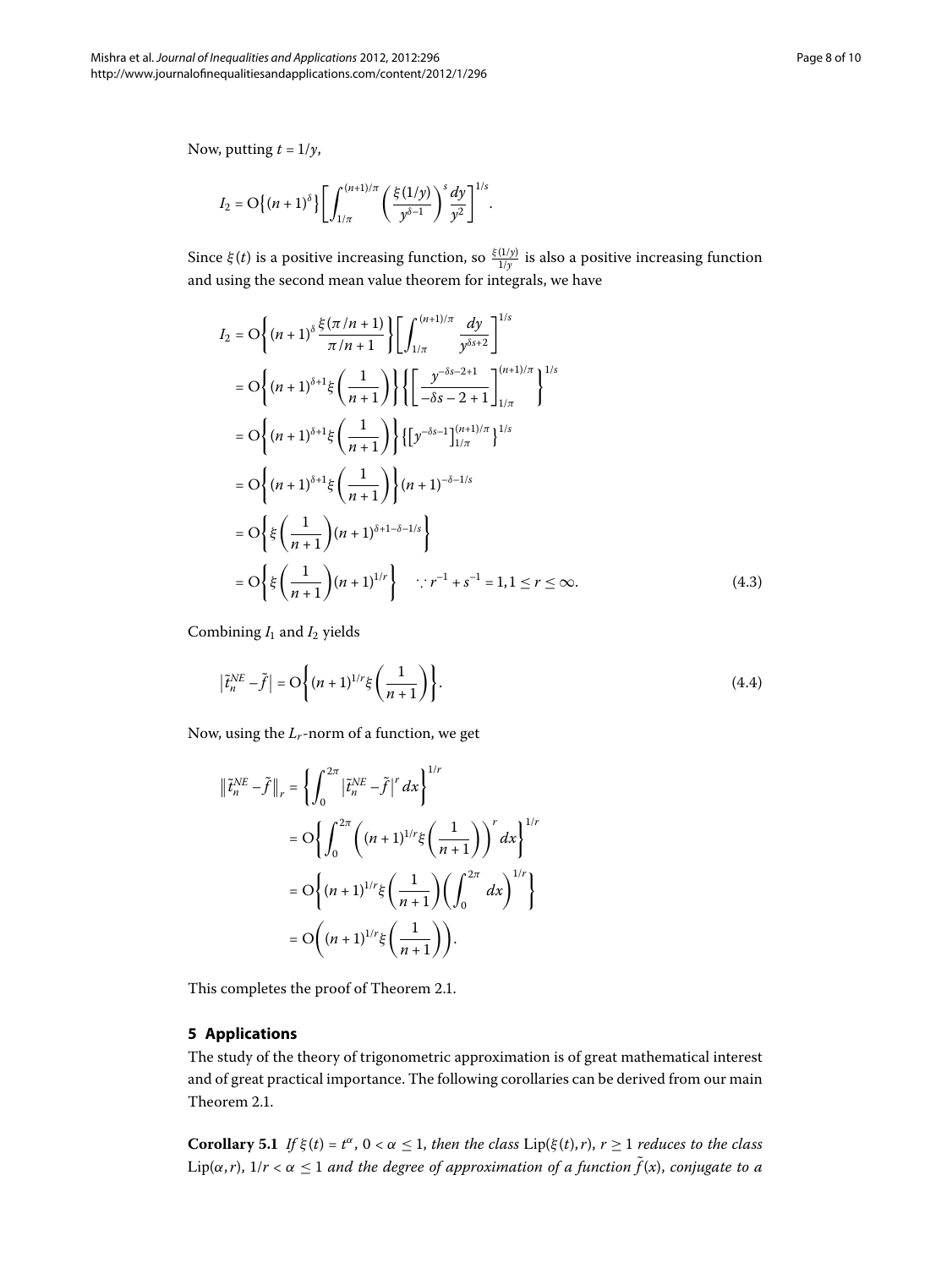*π-periodic function f belonging to the class* Lip(*α*,*r*), *by* (*N*, *pn*)(*E*, *q*)*-means is given by*

$$
\left|\tilde{t}_n^{NE} - \tilde{f}\right| = \mathcal{O}\left(\frac{1}{(n+1)^{\alpha - 1/r}}\right). \tag{5.1}
$$

*Proof* We have

$$
\left\| \tilde{t}_n^{NE} - \tilde{f} \right\|_r = \left\{ \int_0^{2\pi} \left| \tilde{t}_n^{NE}(x) - \tilde{f}(x) \right|^r dx \right\}^{1/r} = \mathcal{O}\left( (n+1)^{1/r} \xi \left( 1/(n+1) \right) \right)
$$
  
=  $\mathcal{O}\left( (n+1)^{-\alpha+1/r} \right).$ 

<span id="page-8-0"></span>Thus, we get

$$
\left|\tilde{t}_n^{NE}-\tilde{f}\right|\leq \left\{\int_0^{2\pi}\left|\tilde{t}_n^{NE}(x)-\tilde{f}(x)\right|^r dx\right\}^{1/r}=\mathrm{O}\big((n+1)^{-\alpha+1/r}\big),\quad r\geq 1.
$$

This completes the proof of Corollary 5[.](#page-7-0)1.  $\Box$ 

**Corollary 5[.](#page-7-0)2** *If*  $\xi(t) = t^{\alpha}$  *for*  $0 < \alpha < 1$  *and*  $r = \infty$  *in Corollary* 5.1*, then*  $f \in \text{Lip}\alpha$  *and* 

$$
\left|\tilde{t}_n^{NE} - \tilde{f}\right| = \mathcal{O}\left(\frac{1}{(n+1)^\alpha}\right). \tag{5.2}
$$

*Proof* For  $r \to \infty$ , we get

$$
\left\|\tilde{t}_{n}^{NE}-\tilde{f}\right\|_{\infty}=\sup_{0\leq x\leq 2\pi}\left|\tilde{t}_{n}^{NE}(x)-\tilde{f}(x)\right|=\mathrm{O}\big((n+1)^{-\alpha}\big).
$$

Thus, we get

<span id="page-8-1"></span> $\overline{\phantom{a}}$ 

$$
\left| \tilde{t}_n^{NE} - \tilde{f} \right| \leq \left\| \tilde{t}_n^{NE} - \tilde{f} \right\|_{\infty}
$$
  
= 
$$
\sup_{0 \leq x \leq 2\pi} \left| \tilde{t}_n^{NE}(x) - \tilde{f}(x) \right|
$$
  
= 
$$
O((n+1)^{-\alpha}).
$$

This completes the proof of Corollary 5[.](#page-8-0)2.

**Corollary 5.3** *If*  $\xi(t) = t^{\alpha}$ ,  $0 < \alpha \leq 1$ , then the class Lip( $\xi(t)$ ,  $r$ ),  $r \geq 1$ , reduces to the class Lip( $\alpha$ ,*r*),  $1/r < \alpha \leq 1$  and if  $q = 1$ , then  $(E, q)$  summability reduces to  $(E, 1)$  summability *and the degree of approximation of a function*  $\tilde{f}(x)$ , *conjugate to a*  $2\pi$ -periodic function f *belonging to the class*  $Lip(\alpha, r)$ , *by*  $(N, p_n)(E, 1)$ *-means is given by* 

$$
\left\| \tilde{t}_n^{NE} - \tilde{f} \right\|_r = \mathcal{O}\left(\frac{1}{(n+1)^{\alpha - 1/r}}\right). \tag{5.3}
$$

**Corollary 5[.](#page-8-1)4** *If*  $\xi(t) = t^{\alpha}$  *for*  $0 < \alpha < 1$  *and*  $r = \infty$  *in Corollary* 5.3*, then*  $f \in \text{Lip}\alpha$  *and* 

$$
\left\| \tilde{t}_n^{NE} - \tilde{f} \right\|_{\infty} = \mathcal{O}\left(\frac{1}{(n+1)^{\alpha}}\right). \tag{5.4}
$$

 $\Box$